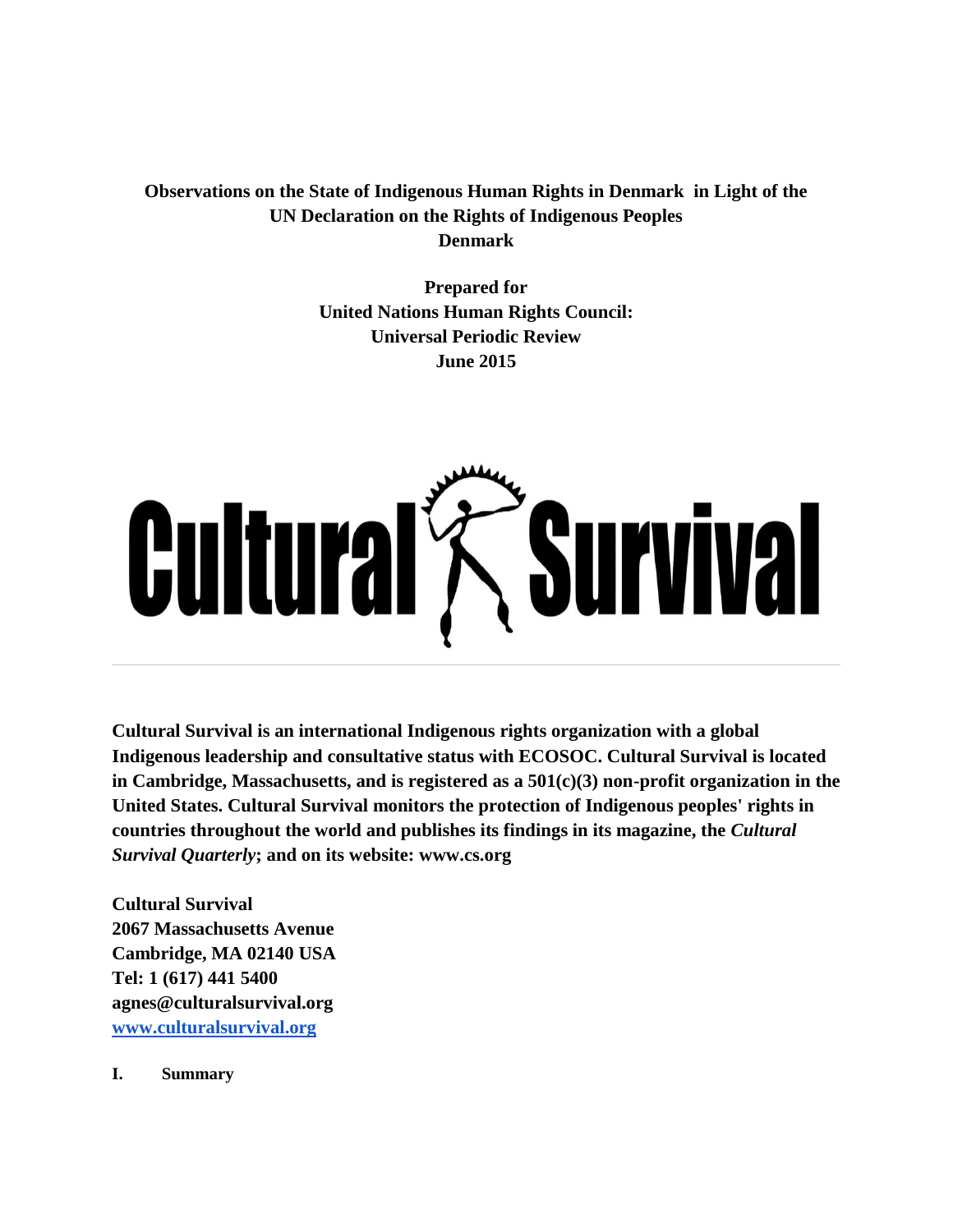Greenland is home to Denmark's only recognized Indigenous group, the Inuit, who continue in the twenty-first century to uphold the importance of Indigenous cultural acknowledgement. In Greenland, there is currently excitement surrounding extractive industry. Extractive industry holds promises of independence for Greenland, thus the Government of Greenland is placing pressure on its increase in order to economically stabilize the Island. However, extractive industry damages the environment, which the Indigenous Inuit depend upon for their physical and cultural survival.

# **II. Background on Denmark's Relationship with Human Rights and its Indigenous Population**

 The Kingdom of Denmark has long been a champion of human rights, leading the way for critical policy implementation in the international arena. Its recommendations have yielded some of the most influential conferences and declarations in the realm of human rights. Empowering both domestic and international populations, Denmark has aided in the improvement of lives across the globe. Especially in the case of Indigenous Peoples, Denmark has galvanized the creation of monumental policy that has allowed Indigenous Peoples to engage actively with mechanisms to protect and to control their land, resources, and culture.

 Denmark has one officially recognized Indigenous group, the Greenlandic Inuit. The Inuit still maintain traditional Indigenous practices, such as hunting and fishing. The Inuit were subjugated under Danish colonial rule from 1721 up through the twentieth century. In 1953, Denmark implemented a severe policy of modernization through urbanization, relocating the Inuit from their small, subsistencebased communities to major cities. In 1979, Greenland successfully lobbied for autonomy from Denmark and achieved a Home Rule Government, which was expanded to Self-Government in 2009. Although Denmark's initial relationship with its Indigenous Population reflected typical Western European imperialism, its more recent promotion of governmental sovereignty for Greenland illustrates its sincere investment in and respect for Indigenous Peoples.

# **III. Past UPR Recommendations and Denmark's Responses**

Despite Denmark's positive role in the advancement of Indigenous human rights, it still has the capacity to improve. In the Universal Periodic Review of Denmark in 2011, the nation received and accepted two recommendations specifically targeting its treatment of Indigenous Peoples.

A. Iran suggested in recommendation 106.47, "Implement effectively the United Nations Declaration on the Rights of Indigenous Peoples [UNDRIP]."[i]

In its 2014 midterm progress report, Denmark noted that it had effectively implemented UNDRIP by granting self-determination to the Government of Greenland and that, through ILO Convention no. 169, the Inuit have been recognized as Denmark's sole Indigenous Population and have appropriate access to the text of UNDRIP in order to secure their rights.

B. South Korea similarly stated, "Adopt stronger measures to protect minorities and Indigenous peoples from discrimination and to ensure their access to public facilities" in recommendation 106.113.[ii]

In response to Korea's statement, Denmark stated that it "already has adequate and robust safeguards" in place to protect Indigenous Peoples.[iii] It emphasized the role of the Council for Ethnic Minorities, which was strengthened in 2014 to ensure more thorough representation. The nation also referred to its response to recommendation 106.54, which was concerned with cultural tolerance. In its reply, Denmark underscored its commitment to eradicating prejudice and highlighted the creation of an anti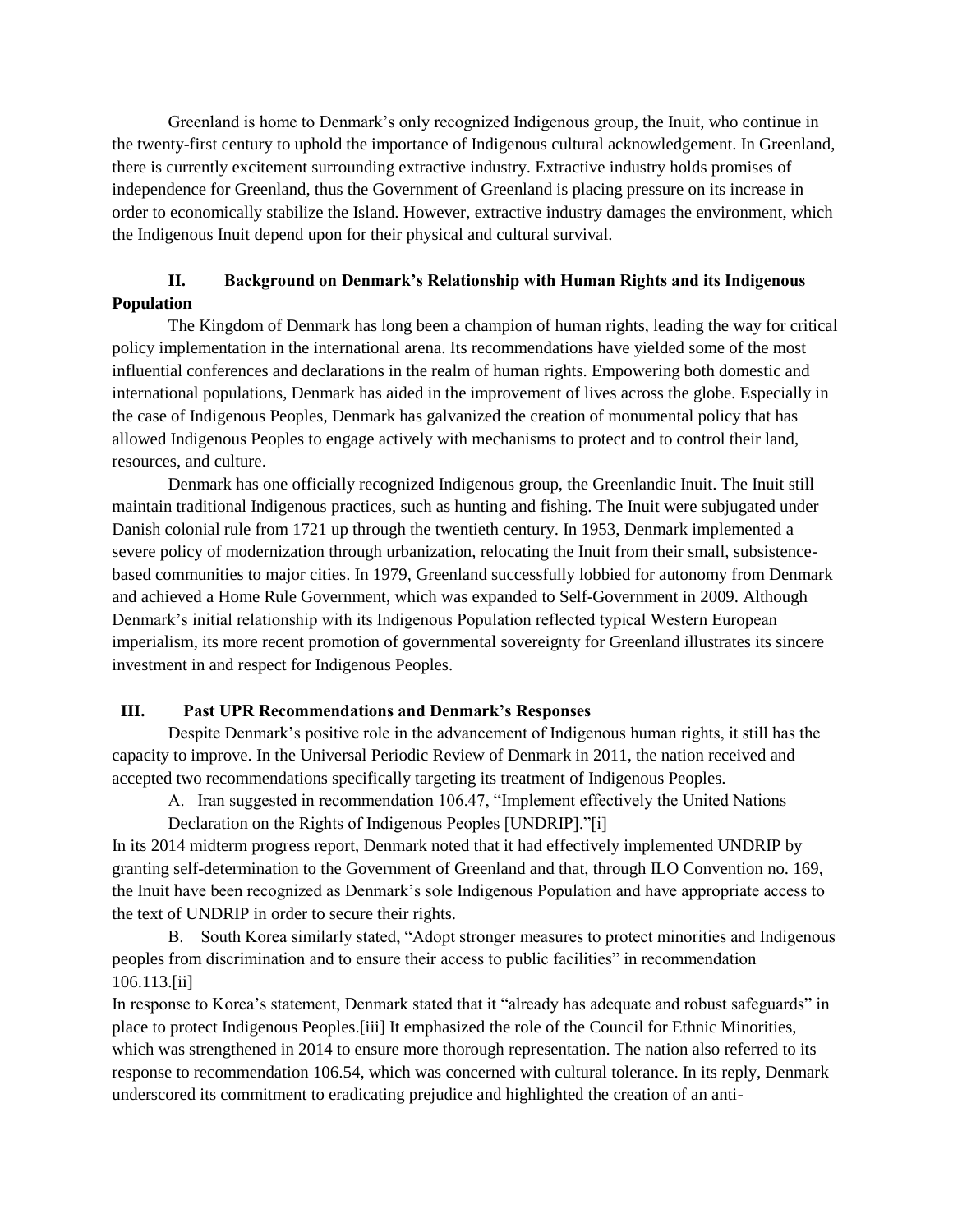discrimination unit along with the criminalization of expressions of intolerance towards minority groups.[iv]

# **IV. Extractive Industry**

 In Greenland, which still remains part of the Kingdom of Denmark, there is currently great importance placed on the expansion of extractive industry. With the 2009 Act of Self-Government in Greenland, Greenland gained control of natural resources. The Government of Greenland promotes extractive industry as the key to gaining economic freedom from Denmark, which will potentially lead to complete independence. Extractive industry presents an attractive future for Greenland, including increases in national wealth, employment, and infrastructure. Despite these positive elements, extractive industry also has detrimental features. It severely impacts the landscape, changing the ecosystem upon which Greenlanders depend for their subsistence and careers.

 Greenland holds a variety of precious natural resources, all of which are in high demand on the global market. These resources, including gas, oil, gold, coal, uranium, and rare earth elements, are particularly valuable in such great, untouched quantities.

 Economic crisis currently grips Greenland, as its population ages, its major industries are yielding little profit, and its economic dependence on Danish grants constricts its sovereignty. Many towns find themselves lacking adequate infrastructural resources. They instead depend on outdated, poorly maintained facilities. Unemployment ravages the Inuit population; many are jobless due to an international stigma on subsistence hunting. Promoting themselves as the most lucrative option, extractive industries present Greenland with an alternative to unemployment and poverty.

 However, despite the financial benefits of large-scale resource exploitation, the practice also carries significant consequences. Environmentally, it devastates the land and the air. Flora and fauna lose their natural habitats, which places them at risk of extinction. Inuit culture is in part defined by the profound connection between the people and the land. Since the first arrival of the Thule people, subsistence hunting of large terrestrial and marine game has been the Greenlandic way. However, these animals cannot thrive in polluted, corrupted land. And with the disappearance of these creatures, neither can their hunters. Similarly, with exposure to uranium, both humans and animals stand at risk of severe health problems from radiation. Activities such as mining depend on the exploitation of not only land, but also water, which is imperative to human survival. So when mining is introduced in a populated area, the risk of water shortages arises. Relatedly, the size and location of resource caches can cause displacement depending on the proximity of individuals to the site of the potential mine.

 Uranium mining is heavily contested in Greenland, as the ban on it was lifted by a 15-14 governmental vote in 2013 under the later-scandalized Aleqa Hammond administration. In the spring of 2015, the feasibility report of the major South Greenlandic uranium deposit at Kvanefjeld was completed, preparing for the realization of a highly profitable mine. The Australian developer of the mine, Greenland Minerals & Energy Ltd, intends to be licensed by early 2016.

#### **V. Free, Prior, and Informed Consent**

 Free, Prior, and Informed Consent (FPIC) is a guaranteed right to Indigenous Peoples in the United Nations Declaration on the Rights of Indigenous Peoples (UNDRIP). In Article 28 of the Declaration, it is stated that "Indigenous peoples have the right to redress, by means that can include restitution or, when this is not possible, just, fair and equitable compensation, for the lands, territories and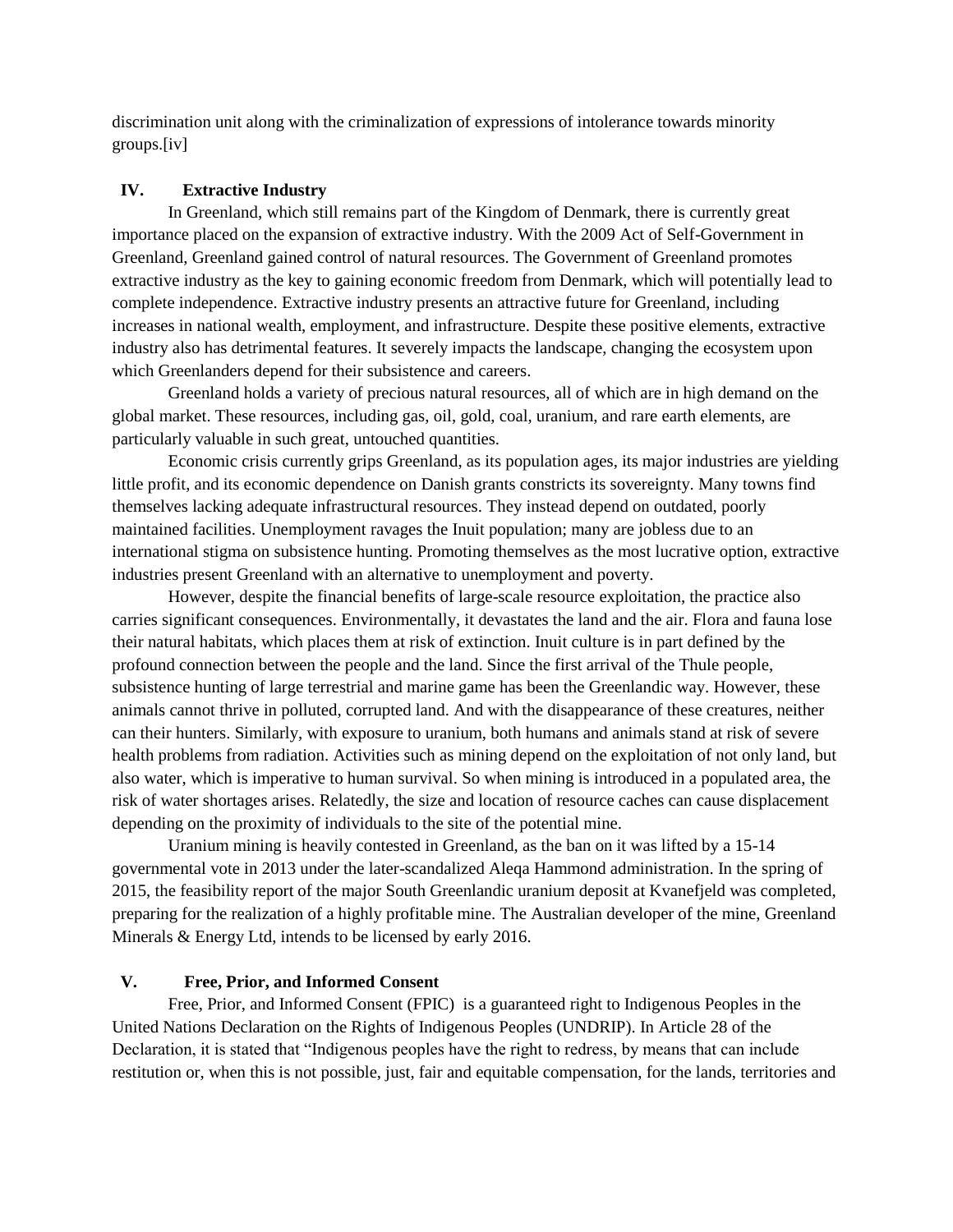resources which they have traditionally owned or otherwise occupied or used, and which have been confiscated, taken, occupied, used or damaged without their free, prior and informed consent."[v]

 In order to execute extractive industry legally, local communities must be fully informed of what is occurring on their ancestral land that they continue to utilize. Greenland must remain especially cognizant of this as almost 90% of its population identifies as Indigenous.

 According to the 2011 National Report provided by Denmark to the Human Rights Council Working Group on the Universal Periodic Review, the Government of Greenland stated its "willingness to develop public hearing mechanisms" in order to engage with Indigenous Peoples on the topic of extractive industry.[vi] In the 2009 Mineral Resource Act, point 57 proclaims:

If an activity or a facility that is subject to this Greenland Parliament Act must be presumed to have a significant negative impact on the climate, a licence or an approval may be granted only on the basis of an assessment of the impact of the activity or facility on the climate and after the public and authorities and organisations affected have had an opportunity to express their opinion on it.[vii]

 In 2012, the Inuit Circumpolar Council (ICC) questioned whether FPIC was being fully employed, as it appeared that industrial promotion was being favored over Indigenous rights. As a result, the ICC pressured local debates centered on the impact of extraction on culture to occur prior to company biddings for resource-rich zones.

#### **VI. Transparency**

 In order to reconcile the advantages and disadvantages of extractive industries, all members of society must participate in candid dialogues and understand every element and outcome of the process: there must be transparency. In 2011, Greenland's Minister of Industry and Mineral Resources Ove Karl Berthelsen stated Greenland's support of the Extractive Industry Transparency Initiative (EITI).[viii] Denmark, and by extension Greenland, is considered a supporting nation of the EITI.

 The 2009 Greenland Mineral Resource Act requires that extractive industries file Social Impact Assessments (SIA) in order to inform the affected community of any potential impacts. Aiming to allay the negative effects of extraction, Social Impact Assessments provide insight into how resource exploitation will influence local social development. The Government of Greenland underscores the inclusion of Greenlandic labor, the engagement of Greenlandic enterprises, the education of locals in the mining industry, and the preservation of culture as important elements in an effective relationship between a community and an extractive industry.

 Similarly, the Government of Greenland requires an Impact Benefit Agreement (IBA). An IBA ties the company and community together legally, defining the obligations and roles of involved parties and highlighting the advantages of the project for the area. However, there is a question as to the effectiveness of IBAs. Although they present the positive returns of the introduction of extraction in an area, they do not grant the local community equality in the exchange. The contract does not necessarily enable locals to engage truly with the development of their territory.

 A primary instance that illustrates a need of increased transparency in Greenland is the 2014 political scandal that occurred within the Aleqa Hammond administration. Hammond ultimately had to resign after the corrupt misallocation of funds in relation to mining.[ix] This situation proves the necessity of transparency in order to guarantee that the Government of Greenland is free of corruption and that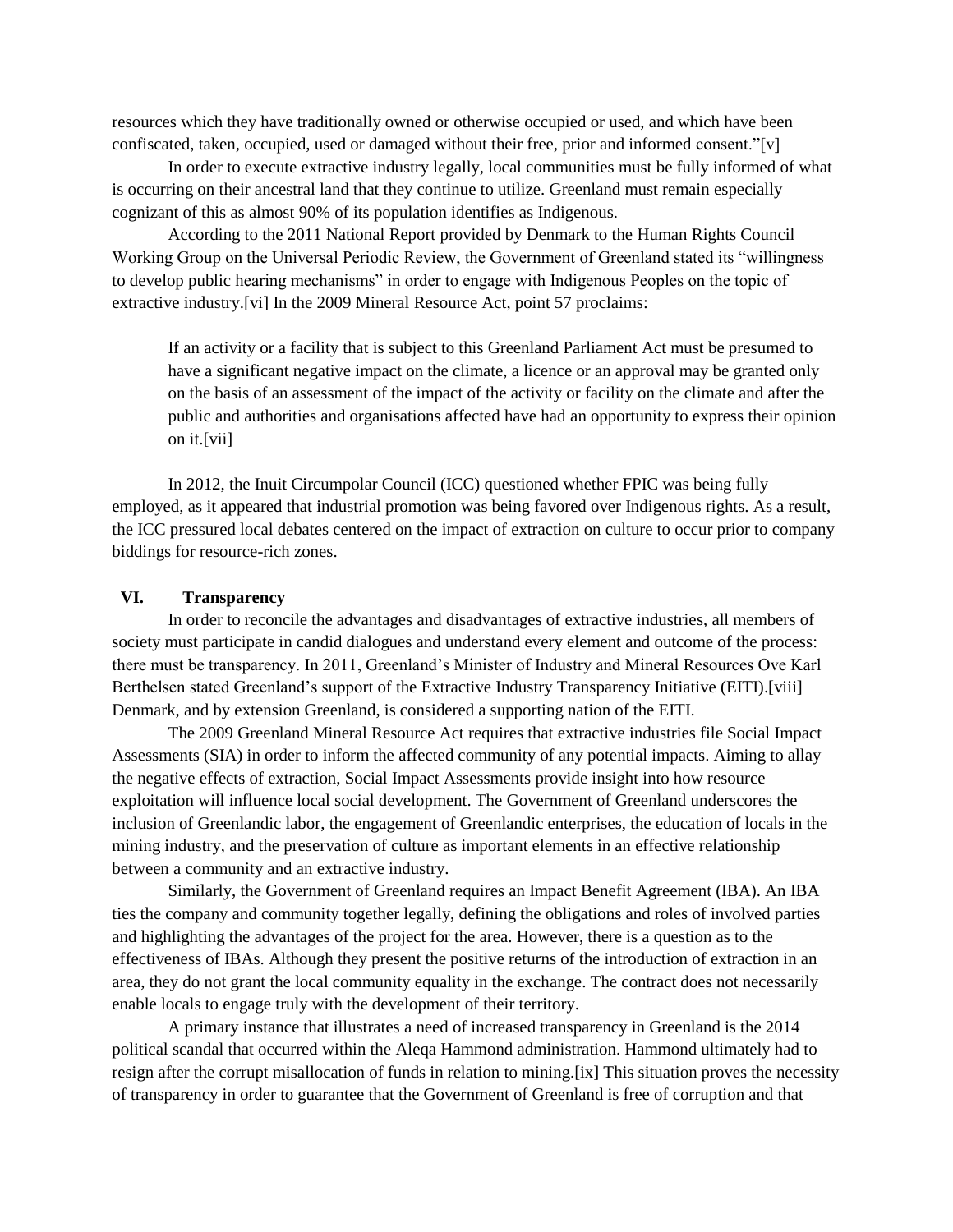citizens at all levels are fully aware of the state of economic and environmental affairs. The intentions of every involved body must be clearly evident in order for extractive industry to function effectively and for Indigenous culture to retain its identity.

 According to a 2012 comment from the chair of Nuuk Fjord Friends, consultations designed to encourage public participation on the topic of resource exploitation are ill-managed, and individuals feel little incentive to participate.[x] Due to the cultural and linguistic variance that exists across Greenland, the standardization of public participation measures is impossible, and every region must be accommodated appropriately.

## **VII. Indigenous & Minority Status**

Denmark recognizes only the Inuit as Indigenous. "Inuit" encompasses all the native peoples in Greenland. However, under this umbrella term, there exists multiple subcultures that vary by community. These communities differ culturally and linguistically, maintaining distinct, autochthonous practices unique to their specific identities. Inuit is a nationalized concept, utilized for the purposes of drawing divergent populations into one homogenized people. However, this has been done at the cost of culture as communities lose the ability to continue their personal practices and their traditions are relegated as mere romanticisms.

 Although Denmark recognizes Inuit as Indigenous, it legally views them as Danish citizens. This means that there is no official census data on exclusively Greenland; as a result, limited information on the independent Greenlandic population exists. Labeled as a Danish citizen, a Greenlander who elects to immigrate to mainland Denmark receives no immigrant or minority benefits and thus is deprived of assisted assimilation. Stereotypes regarding Greenlanders and their behavior run rampant through Denmark, romanticizing and marginalizing the modern Inuit.

## **VIII. Colonial Legacy**

In the 1950s, Greenland became the center of Denmark's colonial enterprises. Rather than ignoring Greenland as it had for the previous two centuries, Denmark took great interest in the modernization of the Island, forcing the Inuit population to urbanize. The practices employed during this period had little concern for the well-being of the Indigenous Greenlanders and the conservation of Indigenous identity.

At the end of the twentieth century, many of Denmark's inappropriate colonial tactics were exposed, including the removal of Inuit children from their homes. In a governmental experiment, young Inuits were taken to Denmark and placed in foster homes in order to westernize them, and then were returned to a private home for children in Greenland. The children unknowingly subjected to this experiment suffered both physically and mentally. They were ultimately unwelcome in both Danish and Greenlandic society.

Many involved Danish organizations have offered apologies to the Greenlandic population for such appalling treatment. However, the Danish government has yet to issue a statement or an investigation into Denmark's disturbing manipulation of Inuit children, despite assurance from the Danish Social Democratic party prior to its ascent to power in 2011.

## **IX. Recommendations**

We respectfully request that the UPR Working Group and the Human Rights Council pressure the Government of Denmark to comply with the following actions: